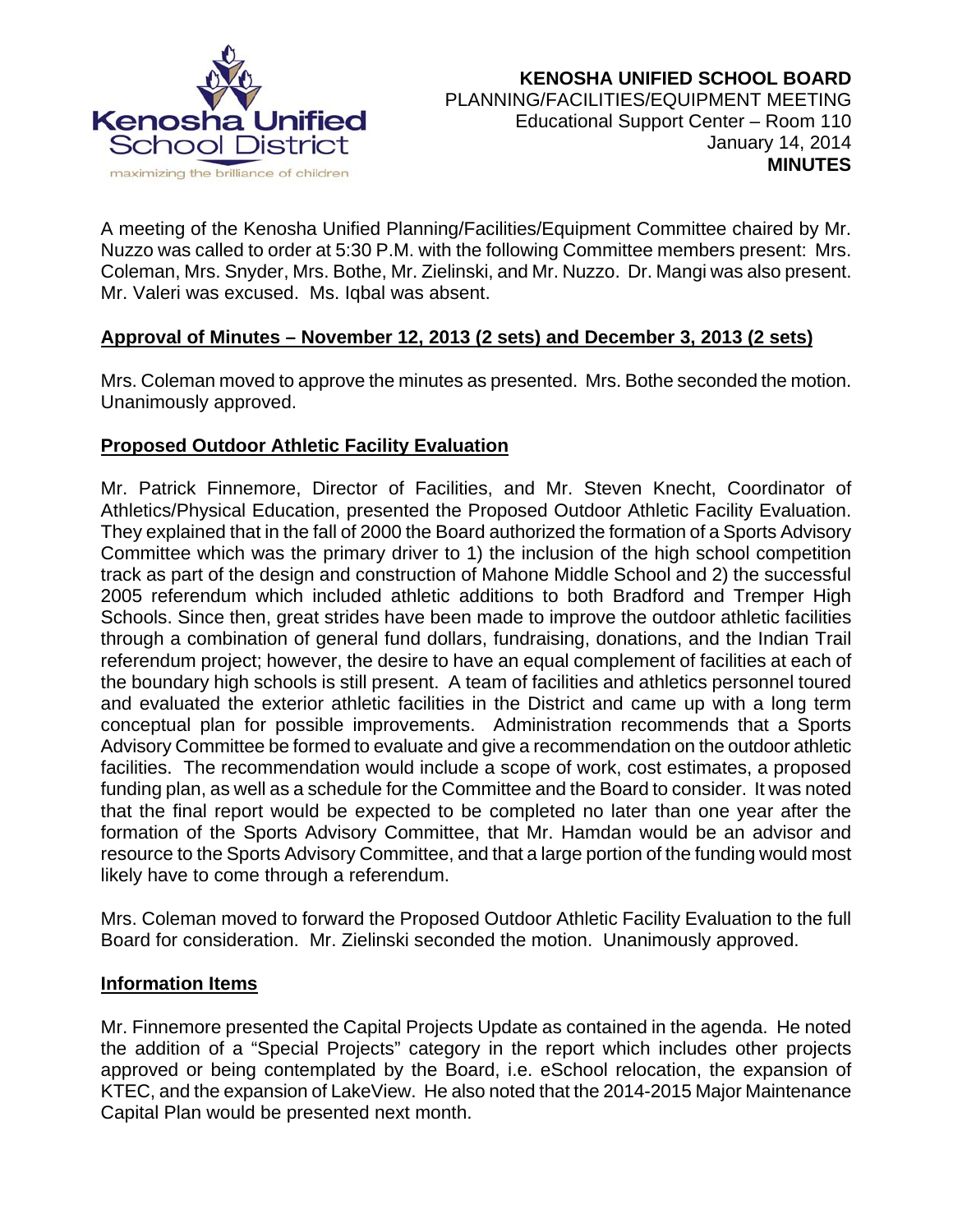Mr. Finnemore presented the Utility Budget & Energy Savings Program as contained in the agenda. He noted that during the recent extreme temperatures, building temperatures were left at occupied mode as opposed to being set back which will most likely reflect an increase. He also informed the Committee of a recent pipe break at Lincoln Middle School.

### **Future Agenda Items**

As noted above, Mr. Finnemore indicated that he would have the 2014-2015 Major Maintenance Capital Plan for the Committee next month.

Dr. Mangi requested that Wilson Air Conditioning be added to the agenda for next month.

Meeting adjourned at 6:03 P.M.

 Stacy Schroeder Busby School Board Secretary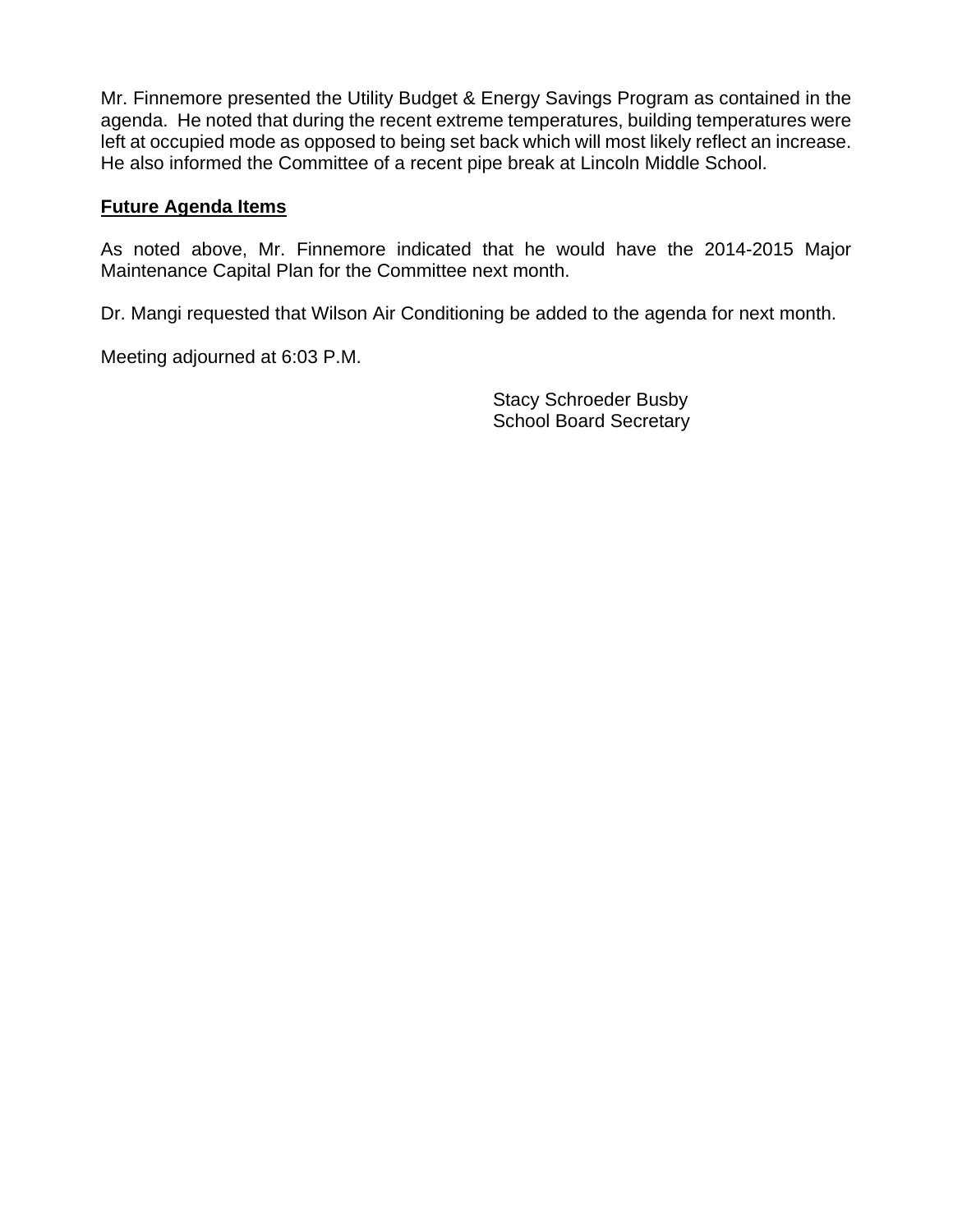

A meeting of the Kenosha Unified Audit/Budget/Finance Committee chaired by Mrs. Taube was called to order at 6:09 P.M. with the following Committee members present: Mr. Nuzzo, Mr. Bryan, Mrs. Marcich, Mr. Kent, Mr. Aceto, Mr. Coleman, Mrs. Dawson, Mr. Holdorf, Ms. London, and Mrs. Taube. Dr. Mangi was also present.

# **Approval of Minutes – November 12, 2013 (2 sets)**

Mr. Nuzzo moved to approve the minutes as contained in the agenda. Mr. Bryan seconded the motion. Unanimously approved.

#### **Information Items**

Mr. Tarik Hamdan, Interim Chief Financial Officer, distributed a copy of the Annual Financial Report and the Management Communications. Ms. Heather Kraeuter, Accounting & Payroll Manager, presented the Annual Financial Report and answered questions from Committee members. Mrs. Lisa Salo, CPA, of Schenck, S.C., presented the Management Communications document. She noted a deficiency in internal controls surround the filing of a verification report for the free and reduced lunch program. Mrs. Salo answered questions from Committee members.

Mr. Haman distributed and presented the Adopted 2013-2014 Budget. He noted that the document was provided prior to the meeting via an electronic link. There were no questions from Committee members.

Mr. Hamdan presented the Monthly Financial Statements and answered questions from Committee members.

#### **Future Agenda Items**

Mr. Aceto requested a Cash Flow Expectancy Report next month. Mr. Hamdan noted that the hotel expense breakdown report previously requested by the Board is almost complete.

Meeting adjourned at 7:06 P.M.

Stacy Schroeder Busby School Board Secretary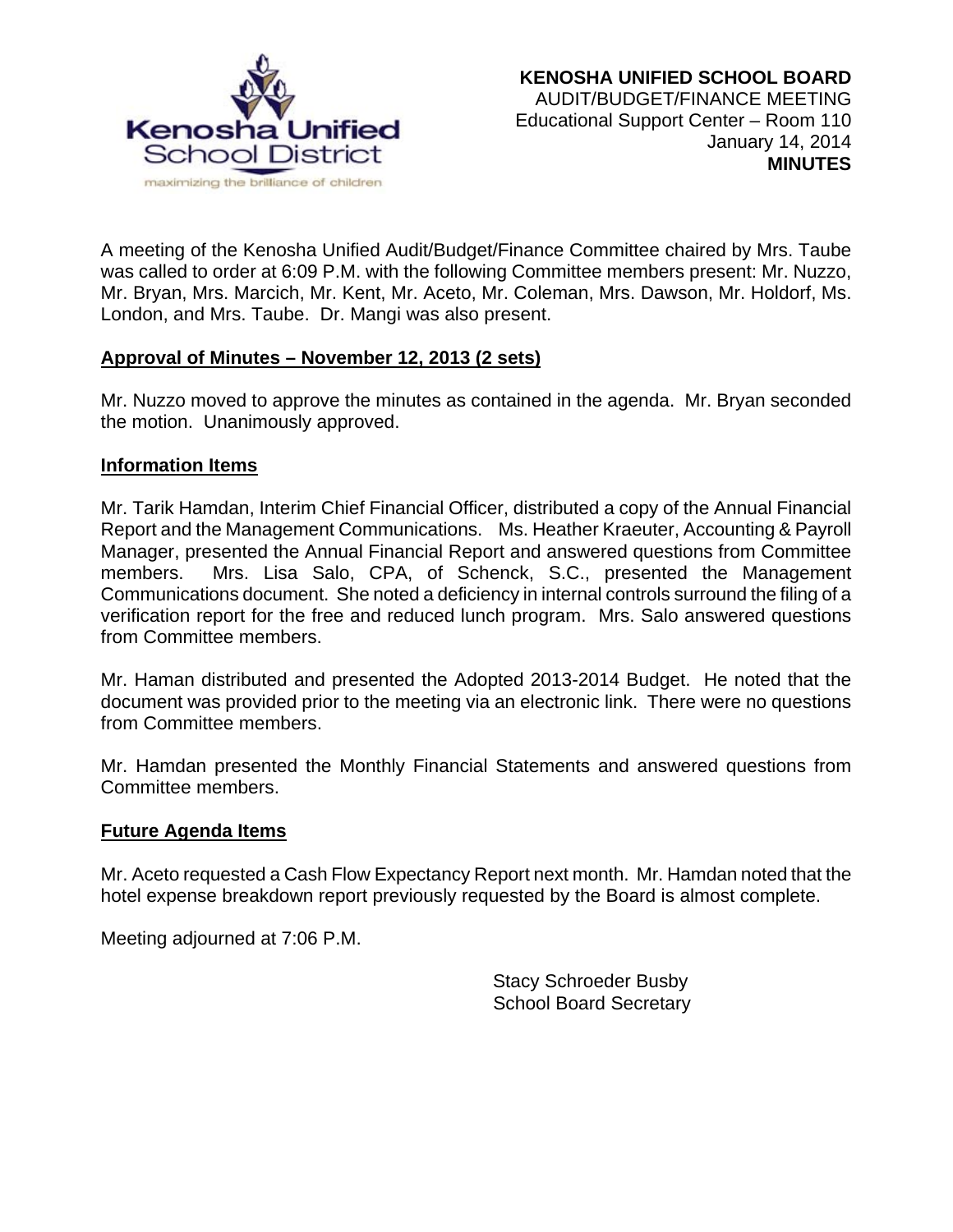

A joint meeting of the Kenosha Unified Personnel/Policy and Curriculum/Program Committees chaired by Mr. Bryan was called to order at 7:14 P.M. with the following Committee members present: Mr. Flood, Mrs. Snyder, Mrs. Butler, Mrs. Dahl, Mrs. Taube, Mrs. Coleman, Mrs. Daghfal, Mrs. Karabetsos, Mrs. Kenefick, Mrs. Santoro, and Mr. Bryan. Dr. Mangi was also present. Mrs. Burns was excused. Mrs. Morrison, Ms. Morgan, Mrs. Renish-Ratelis, and Ms. Galli were absent.

# **Approval of Minutes – December 3, 2013 (3 sets)**

Mrs. Snyder moved to approve the minutes as contained in the agenda. Mrs. Coleman seconded the motion. Unanimously approved.

## **Standards Based Grading**

Mr. Flood indicated that concerns have been brought forward by two Committee members, Mrs. Karabetsos and Mrs. Dahl, in regards to Standards Based Grading; therefore, he asked for the item to be added to the agenda.

Discussion took place pertaining to the following concerns that were shared:

- Grading is not consistent.
	- $\triangleright$  Some teachers are picking the best pieces of work the student had while other teachers are picking the worst pieces of work of students. Likewise, some teachers are inputting all of the assignments while other are inputting only a few assignments.
	- $\triangleright$  Some teachers are stating that student aren't allowed to get 4's until the fourth quarter.
- Parents are not getting enough information.
	- $\triangleright$  Parents cannot look at the assignments and know their child's grades.
	- $\triangleright$  Parents want to know how their child is doing academically. i.e., what their child needs to work on at home, what they are weak in, what they excel in and the parent cannot determine that with the standards based grading.

Mr. Flood moved that a recommendation be forwarded to the Board to end the implementation of the standards based grading at the end of the 2013-2014 school year and that the District return to the grading system used before standards based grading was implemented until Administration brings a proposal to the Board based on the findings of the Curriculum audit.

Administration noted that standards based grading has only been implemented for one full quarter and that they felt more information and discussion was needed before discarding standards based grading.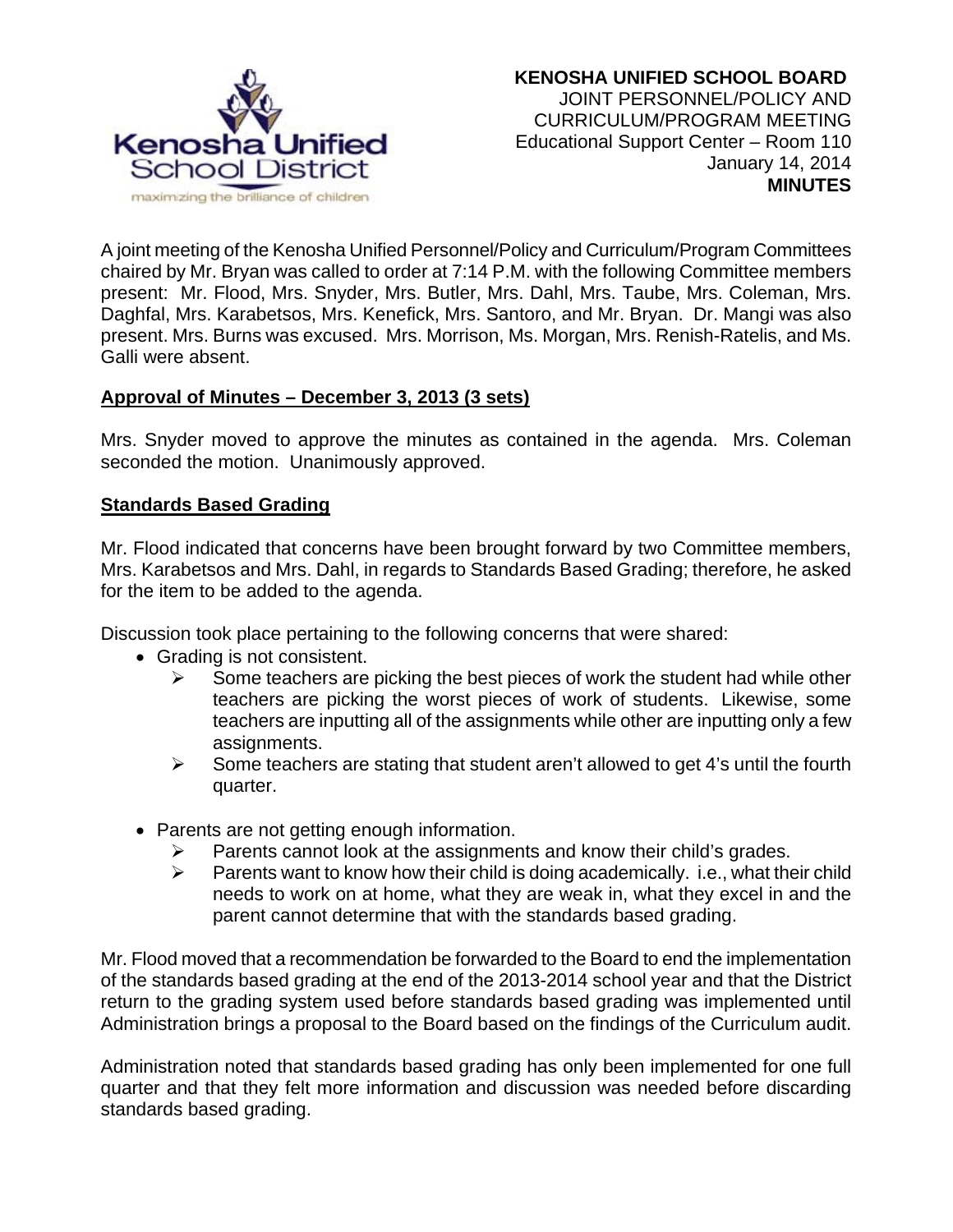Committee members discussed the use of a survey to gather input from Principals, teachers, and parents.

Mr. Flood withdrew his motion to forward a recommendation to the Board to end the implementation of the standards based grading at the end of the 2013-2014 school year and that the District return to the grading system used before standards based grading was implemented until Administration brings a proposal to the Board based on the findings of the Curriculum audit.

Administration indicated that they would conduct a survey and look into alternative grading methods, i.e. the use of standards based grading together with the use of letter grading, and return to the Committee in March with a report.

## **Future Agenda Items**

Dr. Savaglio-Jarvis indicated that in February she would be bringing a Course Offering Proposal, a Co-Ed Hockey Agreement, a Co-Ed Gymnastics Agreement, and a Middle School Honors Update.

Meeting adjourned at 7:59 P.M.

Stacy Schroeder Busby School Board Secretary